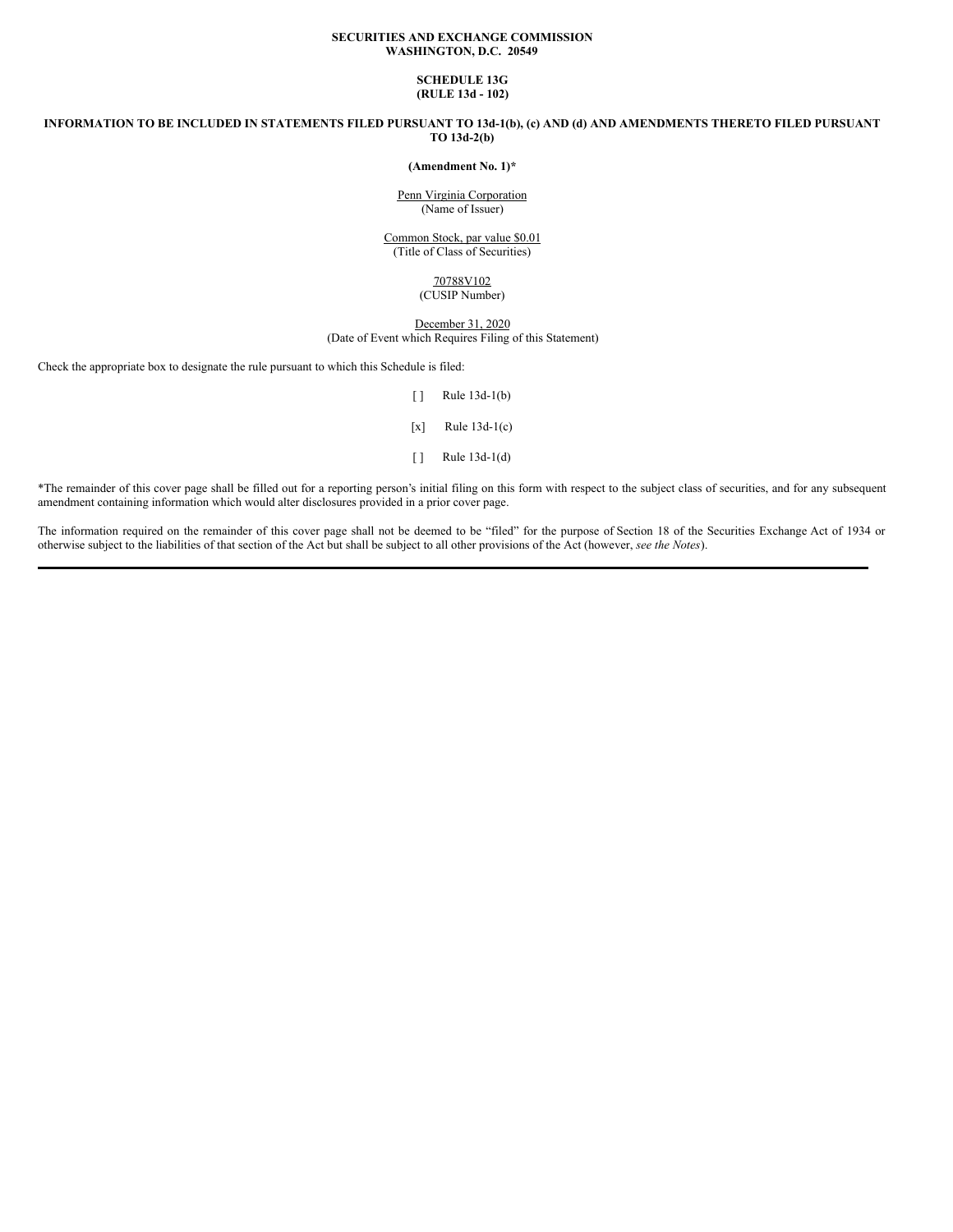| 1.  | NAMES OF REPORTING PERSONS<br>I.R.S. IDENTIFICATION NOS. OF ABOVE PERSONS (ENTITIES ONLY) |
|-----|-------------------------------------------------------------------------------------------|
|     | 683 Capital Management, LLC                                                               |
| 2.  | CHECK THE APPROPRIATE BOX IF A MEMBER OF A GROUP                                          |
|     | $(a)$ []<br>$(b)$ []                                                                      |
| 3.  | <b>SEC USE ONLY</b>                                                                       |
| 4.  | CITIZENSHIP OR PLACE OF ORGANIZATION                                                      |
|     | Delaware                                                                                  |
|     | NUMBER OF SHARES BENEFICIALLY OWNED BY EACH REPORTING PERSON WITH:                        |
| 5.  | <b>SOLE VOTING POWER</b>                                                                  |
|     | $\boldsymbol{0}$                                                                          |
| 6.  | <b>SHARED VOTING POWER</b>                                                                |
|     | 720,000                                                                                   |
| 7.  | <b>SOLE DISPOSITIVE POWER</b>                                                             |
|     | $\boldsymbol{0}$                                                                          |
| 8.  | SHARED DISPOSITIVE POWER                                                                  |
|     | 720,000                                                                                   |
| 9.  | AGGREGATE AMOUNT BENEFICIALLY OWNED BY EACH REPORTING PERSON                              |
|     | 720,000                                                                                   |
| 10. | CHECK BOX IF THE AGGREGATE AMOUNT IN ROW (9)<br>EXCLUDES CERTAIN SHARES []                |
| 11. | PERCENT OF CLASS REPRESENTED BY AMOUNT IN ROW (9)                                         |
|     | 4.7%                                                                                      |
| 12. | TYPE OF REPORTING PERSON                                                                  |
|     | IA                                                                                        |
|     |                                                                                           |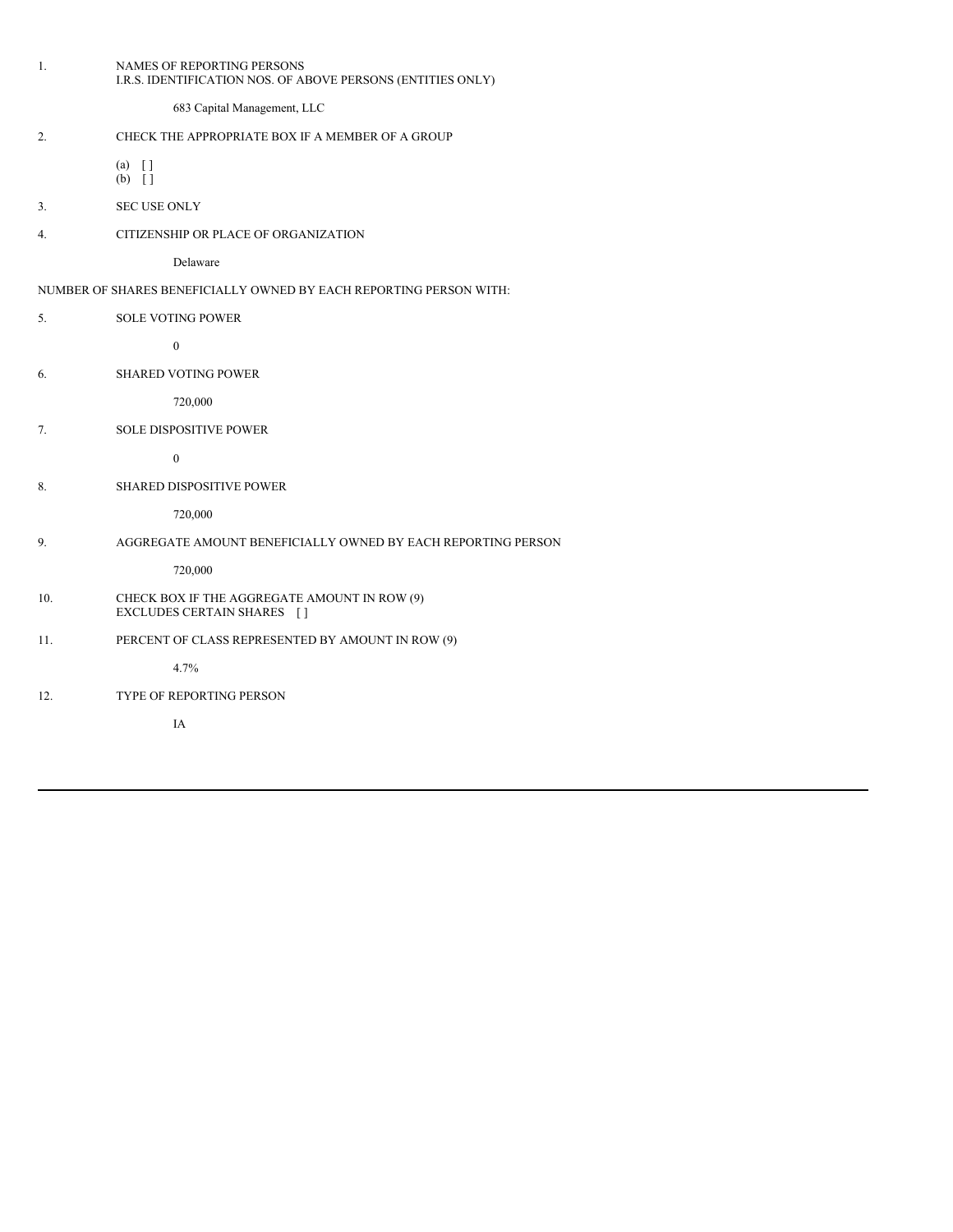| 1.  | NAMES OF REPORTING PERSONS<br>I.R.S. IDENTIFICATION NOS. OF ABOVE PERSONS (ENTITIES ONLY) |
|-----|-------------------------------------------------------------------------------------------|
|     | 683 Capital Partners, LP                                                                  |
| 2.  | CHECK THE APPROPRIATE BOX IF A MEMBER OF A GROUP                                          |
|     | $(a) \quad \lceil \rceil$<br>$(b)$ []                                                     |
| 3.  | <b>SEC USE ONLY</b>                                                                       |
| 4.  | CITIZENSHIP OR PLACE OF ORGANIZATION                                                      |
|     | Delaware                                                                                  |
|     | NUMBER OF SHARES BENEFICIALLY OWNED BY EACH REPORTING PERSON WITH:                        |
| 5.  | <b>SOLE VOTING POWER</b>                                                                  |
|     | $\boldsymbol{0}$                                                                          |
| 6.  | <b>SHARED VOTING POWER</b>                                                                |
|     | 720,000                                                                                   |
| 7.  | <b>SOLE DISPOSITIVE POWER</b>                                                             |
|     | $\boldsymbol{0}$                                                                          |
| 8.  | <b>SHARED DISPOSITIVE POWER</b>                                                           |
|     | 720,000                                                                                   |
| 9.  | AGGREGATE AMOUNT BENEFICIALLY OWNED BY EACH REPORTING PERSON                              |
|     | 720,000                                                                                   |
| 10. | CHECK BOX IF THE AGGREGATE AMOUNT IN ROW (9)<br>EXCLUDES CERTAIN SHARES []                |
| 11. | PERCENT OF CLASS REPRESENTED BY AMOUNT IN ROW (9)                                         |
|     | 4.7%                                                                                      |
| 12. | TYPE OF REPORTING PERSON                                                                  |
|     | PN                                                                                        |
|     |                                                                                           |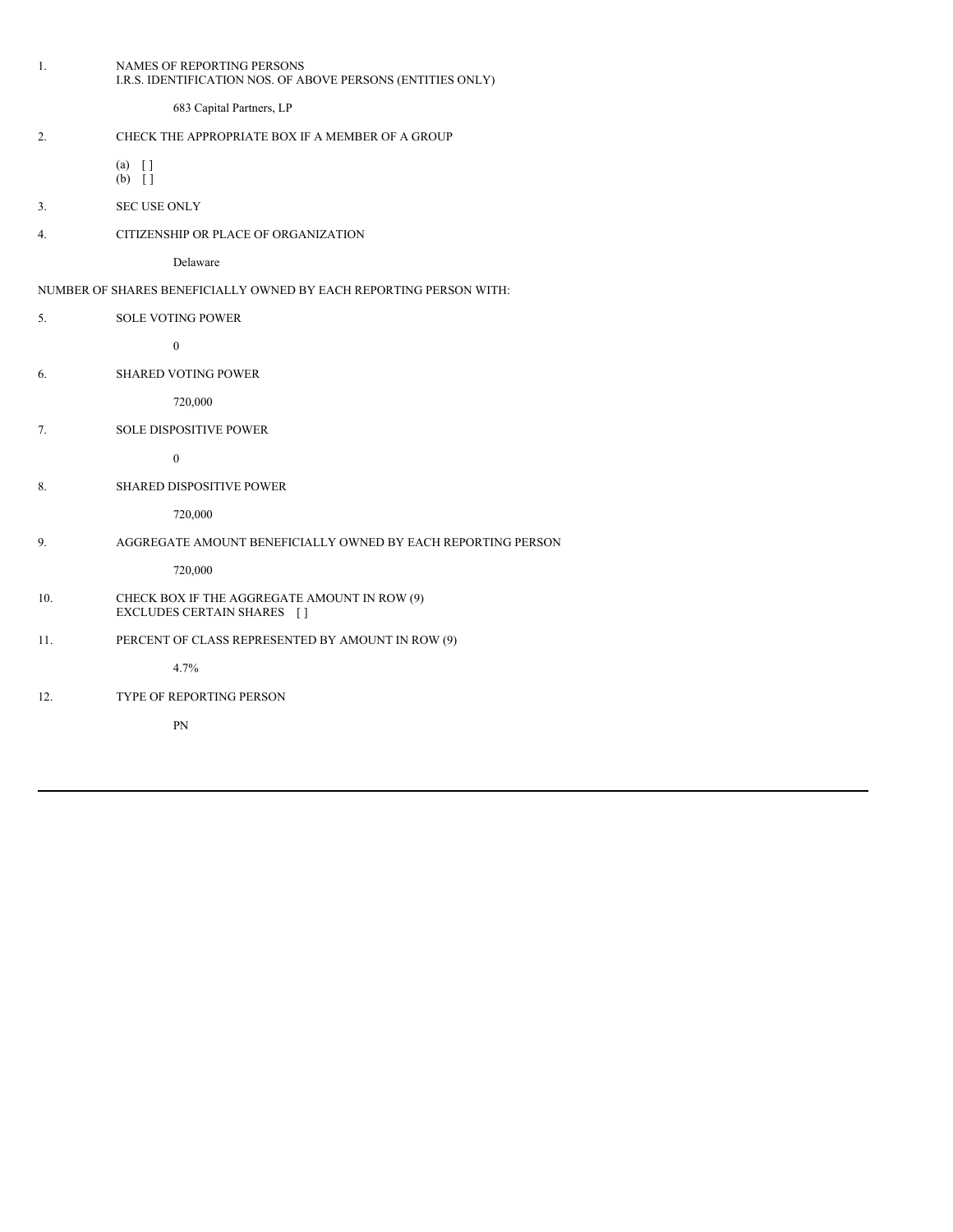|                                                                    | 1.  | NAMES OF REPORTING PERSONS<br>I.R.S. IDENTIFICATION NOS. OF ABOVE PERSONS (ENTITIES ONLY) |  |  |
|--------------------------------------------------------------------|-----|-------------------------------------------------------------------------------------------|--|--|
|                                                                    |     | Ari Zweiman                                                                               |  |  |
|                                                                    | 2.  | CHECK THE APPROPRIATE BOX IF A MEMBER OF A GROUP                                          |  |  |
|                                                                    |     | $(a) \quad \lceil \rceil$<br>$(b)$ []                                                     |  |  |
|                                                                    | 3.  | <b>SEC USE ONLY</b>                                                                       |  |  |
|                                                                    | 4.  | CITIZENSHIP OR PLACE OF ORGANIZATION                                                      |  |  |
|                                                                    |     | United States of America                                                                  |  |  |
| NUMBER OF SHARES BENEFICIALLY OWNED BY EACH REPORTING PERSON WITH: |     |                                                                                           |  |  |
|                                                                    | 5.  | <b>SOLE VOTING POWER</b>                                                                  |  |  |
|                                                                    |     | $\boldsymbol{0}$                                                                          |  |  |
|                                                                    | 6.  | <b>SHARED VOTING POWER</b>                                                                |  |  |
|                                                                    |     | 720,000                                                                                   |  |  |
|                                                                    | 7.  | <b>SOLE DISPOSITIVE POWER</b>                                                             |  |  |
|                                                                    |     | $\boldsymbol{0}$                                                                          |  |  |
|                                                                    | 8.  | SHARED DISPOSITIVE POWER                                                                  |  |  |
|                                                                    |     | 720,000                                                                                   |  |  |
|                                                                    | 9.  | AGGREGATE AMOUNT BENEFICIALLY OWNED BY EACH REPORTING PERSON                              |  |  |
|                                                                    |     | 720,000                                                                                   |  |  |
|                                                                    | 10. | CHECK BOX IF THE AGGREGATE AMOUNT IN ROW (9)<br>EXCLUDES CERTAIN SHARES []                |  |  |
|                                                                    | 11. | PERCENT OF CLASS REPRESENTED BY AMOUNT IN ROW (9)                                         |  |  |
|                                                                    |     | 4.7%                                                                                      |  |  |
|                                                                    | 12. | TYPE OF REPORTING PERSON                                                                  |  |  |
|                                                                    |     | IN                                                                                        |  |  |
|                                                                    |     |                                                                                           |  |  |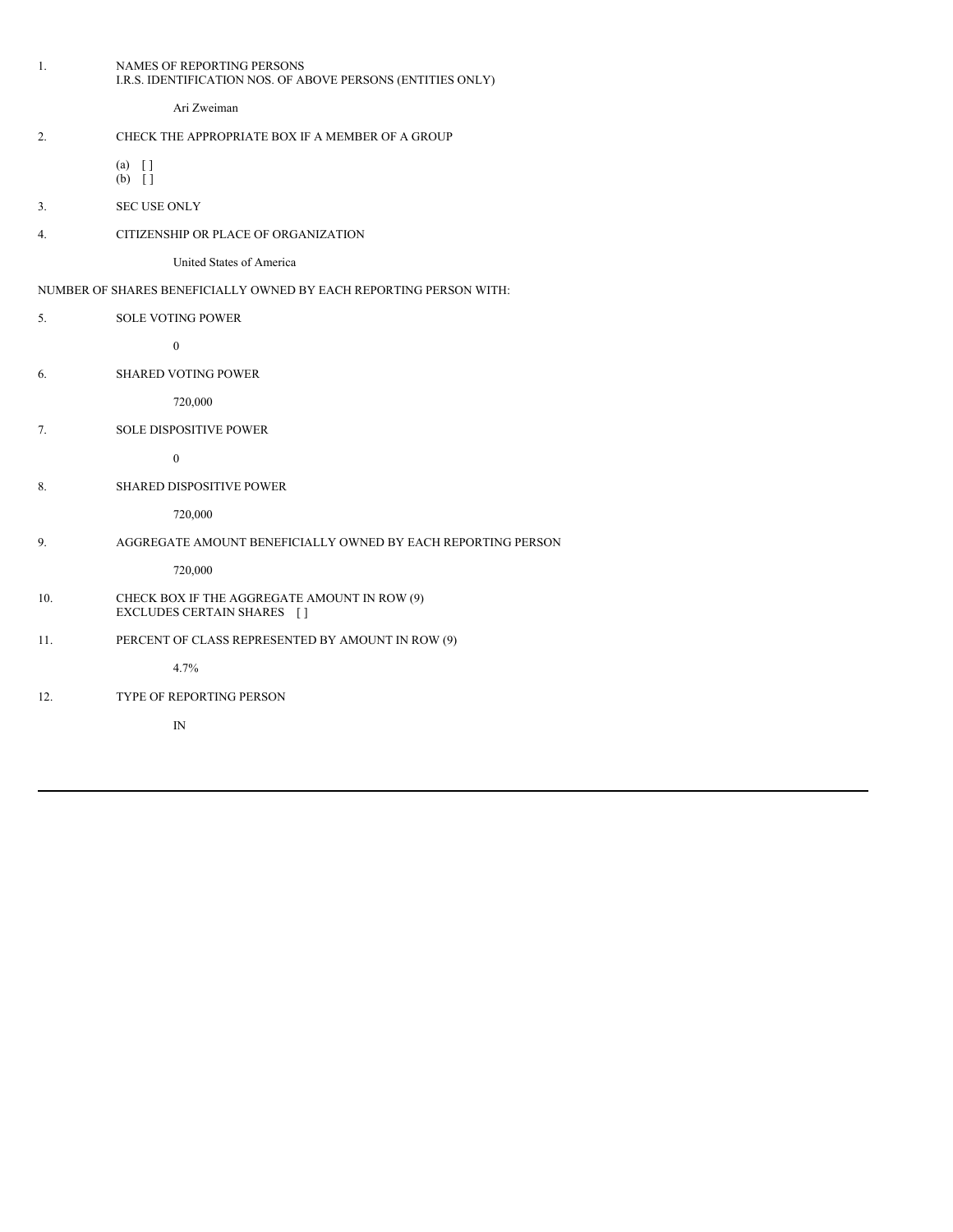This Schedule 13G/A reflects the beneficial ownership of the Reporting Persons (as defined below) as of December 31, 2020.

#### **Item 1(a). Name of Issuer:**

Penn Virginia Corporation ('Issuer'')

### **Item 1(b). Address of Issuer's Principal Executive Offices:**

16285 Park Ten Place, Suite 500, Houston, TX 77084

## **Item 2(a). Name of Persons Filing:**

The names of the persons filing this statement on Schedule 13G/A (collectively, the 'Reporting Persons'') are:

- 683 Capital Management, LLC,
- 683 Capital Partners, LP and
- Ari Zweiman.

## **Item 2(b). Address of Principal Business Office or, if None, Residence:**

The principal business address for each of the Reporting Persons is 3 Columbus Circle, Suite 2205, New York, NY 10019.

### **Item 2(c). Citizenship:**

683 Capital Management, LLC is a Delaware limited liability company. 683 Capital Partners, LP is a Delaware limited partnership. Ari Zweiman is a citizen of the United States.

## **Item 2(d). Title of Class of Securities:**

Common Stock, par value \$0.01 (the "Common Stock")

# **Item 2(e). CUSIP Number:**

70788V102

# Item 3. If This Statement is Filed Pursuant to Rule 13d 1(b), or 13d-2(b) or (c), Check Whether the Person Filing is a:

(a) [ ] Broker or dealer registered under Section 15 of the Exchange Act.

(b) [ ] Bank as defined in Section 3(a)(6) of the Exchange Act.

(c) [ ] Insurance company defined in Section 3(a)(19) of the Exchange Act.

(d) [ ] Investment company registered under Section 8 of the Investment Company Act.

- (e)  $\left[ \right]$  Investment adviser in accordance with Rule 13d-1(b)(1)(ii)(E).
- (f)  $[]$  Employee benefit plan or endowment fund in accordance with Rule 13d-1(b)(1)(ii)(F).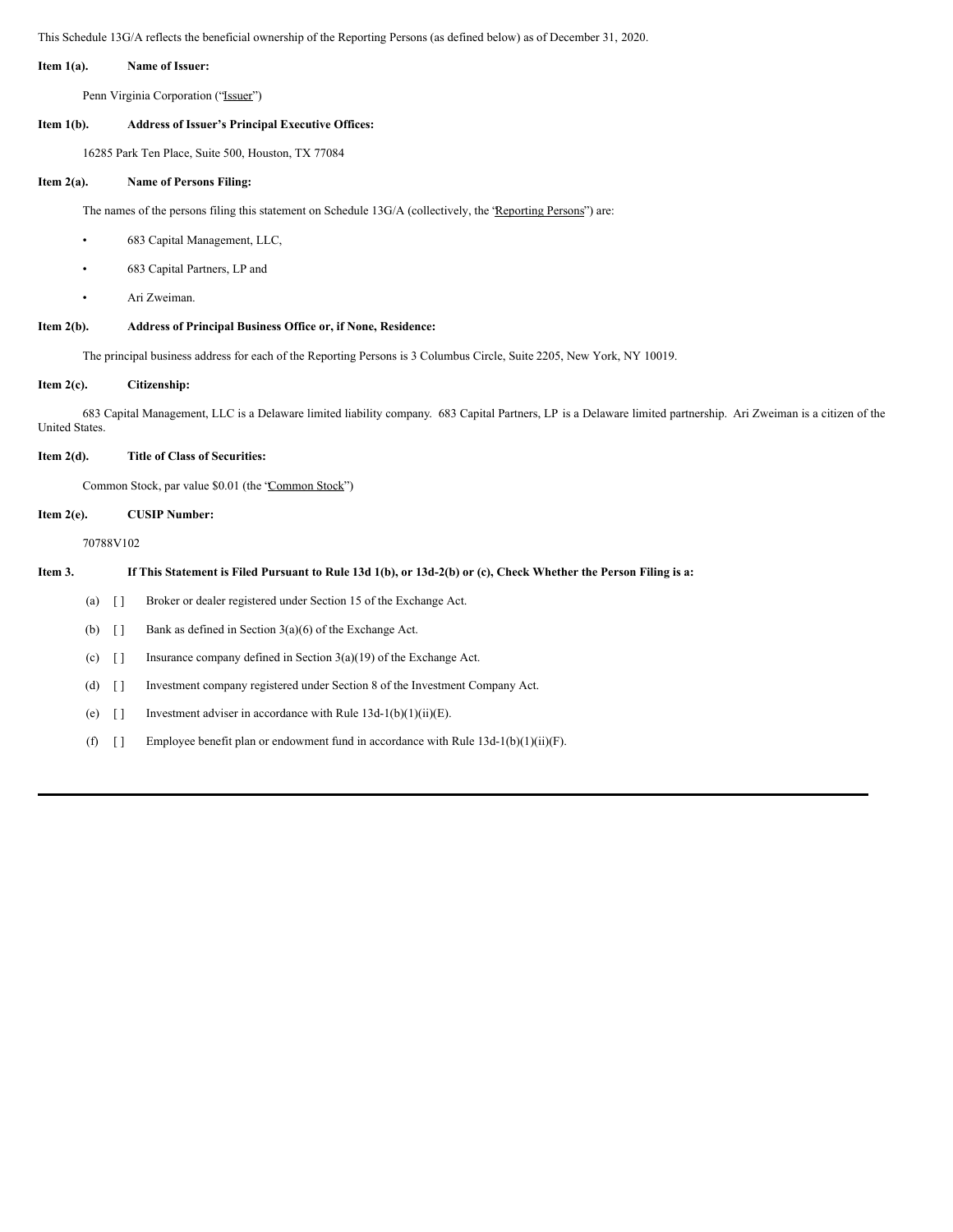- (g)  $\left[ \right]$  Parent holding company or control person in accordance with Rule 13d-1(b)(1)(ii)(G).
- (h) [ ] Savings association as defined in Section 3(b) of the Federal Deposit Insurance Act.
- (i)  $\Box$  Church plan that is excluded from the definition of an investment company under Section 3(c)(14) of the Investment Company Act;
- (j)  $[j]$  Non-U.S. institution in accordance with Section 240.13d-1(b)(1)(ii)(J).
- (k)  $[]$  Group, in accordance with Rule 240.13d-1(b)(1)(ii)(K). If filing as a non-U.S. institution in accordance with § 240.13d-1(b)(1)(ii)(J), please specify the type of institution:

### **Item 4. Ownership.**

(a) Amount beneficially owned:

As of December 31, 2020, 683 Capital Partners, LP beneficially owned 720,000shares of Common Stock.

683 Capital Management, LLC, as the investment manager of 683 Capital Partners, LP, may be deemed to have beneficially owned the 720,000 shares of Common Stock beneficially owned by 683 Capital Partners, LP.

Ari Zweiman, as the Managing Member of 683 Capital Management, LLC, may be deemed to have beneficially owned the 720,000 shares of Common Stock beneficially owned by 683 Capital Management, LLC.

(b) Percent of Class:

The following percentage is based on 15,200,435 shares of Common Stock outstanding as of October 30, 2020, as disclosed in the Issuer's Quarterly Report on Form 10-Q filed with the Securities and Exchange Commission on November 6, 2020.

As of December 31, 2020, each of the Reporting Persons may be deemed to have beneficially owned approximately 4.7% of the outstanding shares of Common Stock.

- (c) Number of shares as to which such person has:
	- (i) Sole power to vote or to direct the vote of Common Stock:

See Cover Pages Items 5-9.

(ii) Shared power to vote or to direct the vote of Common Stock:

See Cover Pages Items 5-9.

(iii) Sole power to dispose or to direct the disposition of Common Stock:

See Cover Pages Items 5-9.

(iv) Shared power to dispose or to direct the disposition of Common Stock:

See Cover Pages Items 5-9.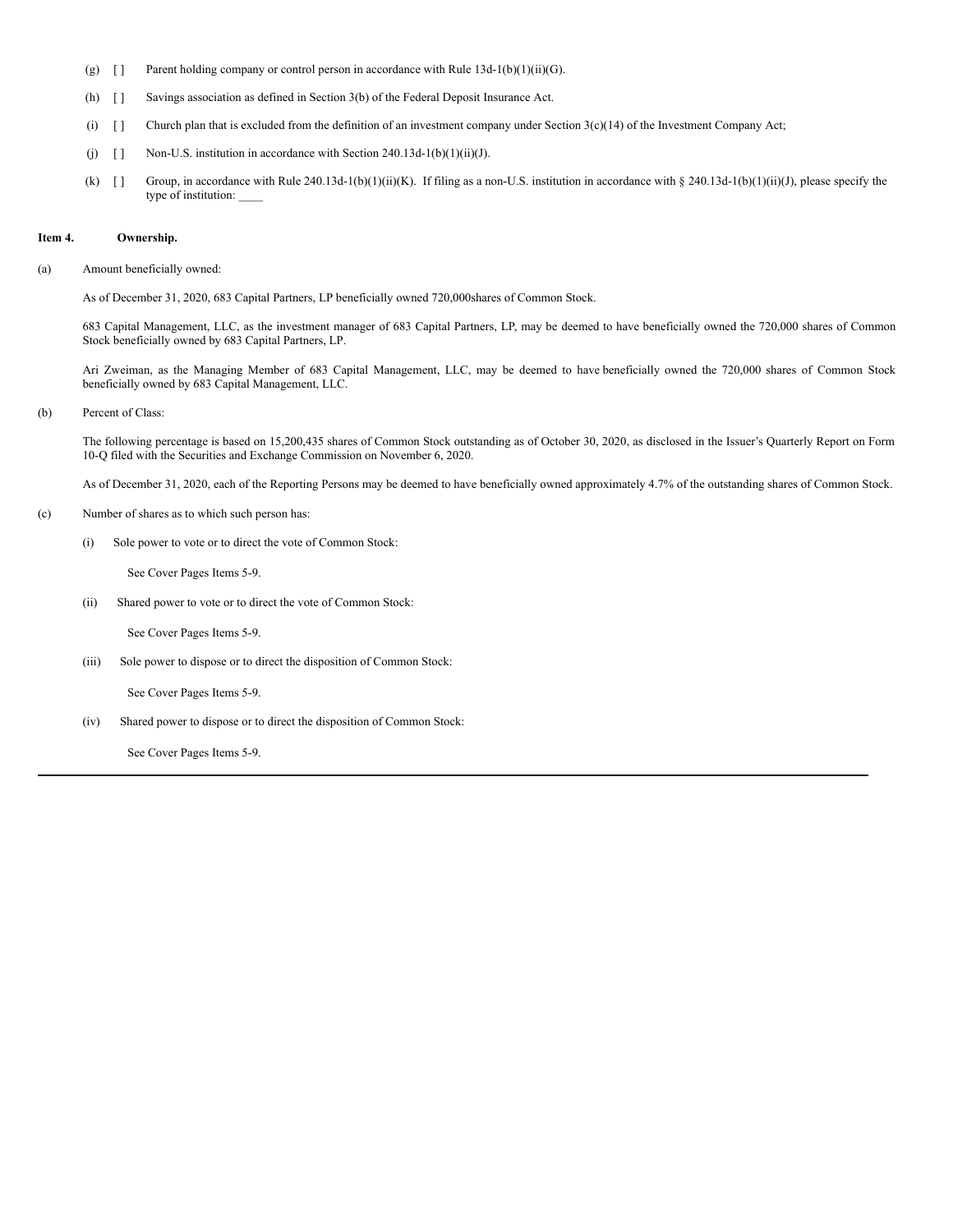## **Item 5. Ownership of Five Percent or Less of a Class.**

If this statement is being filed to report the fact that as of the date hereof the Reporting Persons have ceased to be the beneficial owner of more than five percent of the class of securities, check the following [x].

## **Item 6. Ownership of More than Five Percent on Behalf of Another Person.**

Not applicable.

## Item 7. Identification and Classification of the Subsidiary Which Acquired the Security Being Reported on by the Parent Holding Company.

Not applicable.

## **Item 8. Identification and Classification of Members of the Group.**

See Exhibit A to Schedule 13G filed on March 16, 2020.

### **Item 9. Notice of Dissolution of Group.**

Not applicable.

## **Item 10. Certification.**

By signing below the undersigned certifies that, to the best of its or his knowledge and belief, the securities referred to above were not acquired and are not held for the purpose of or with the effect of changing or influencing the control of the issuer of the securities and were not acquired and are not held in connection with or as a participant in any transaction having that purpose or effect.